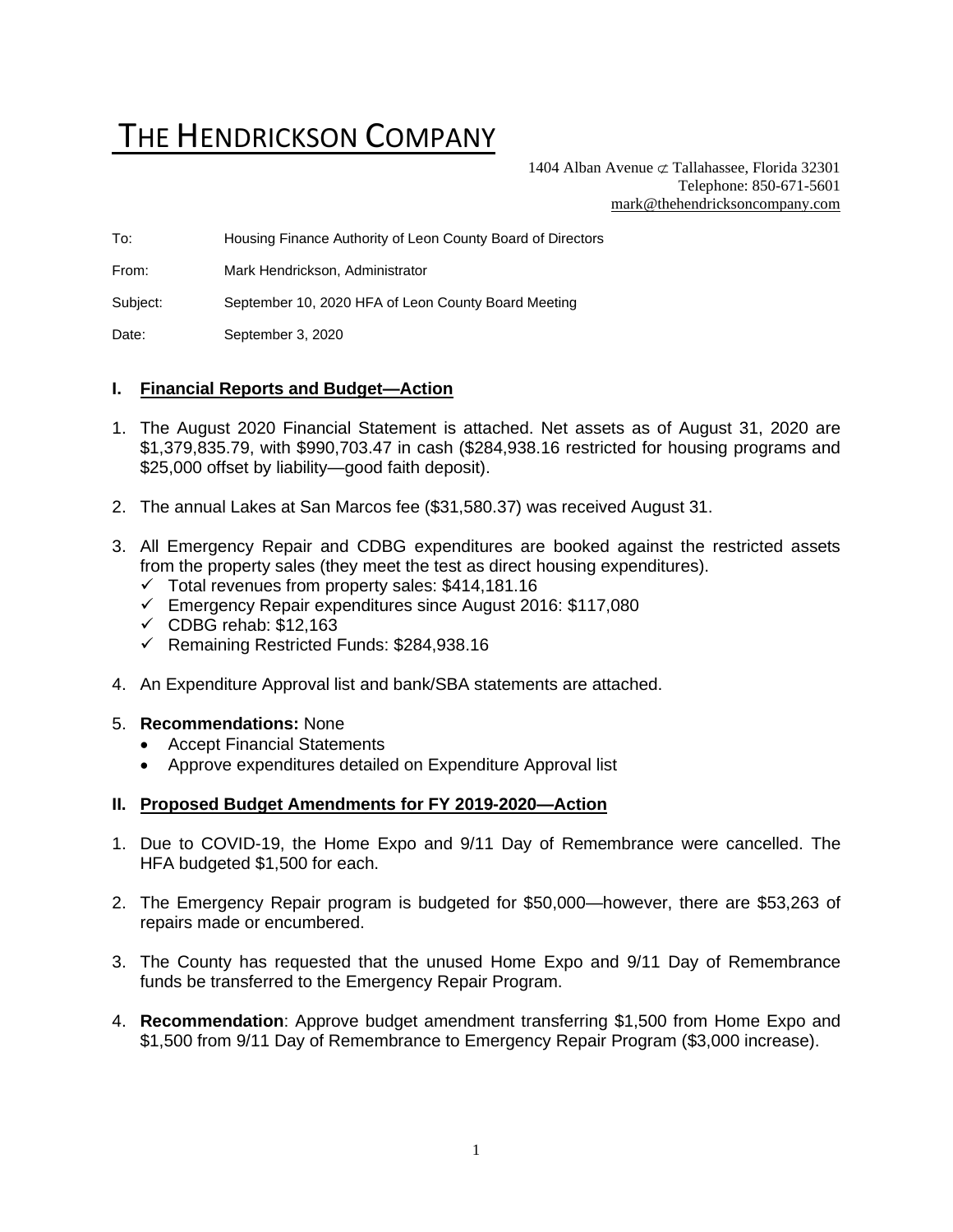# **III. Proposed Budget for FY 2020-2021—Action**

- 1. A proposed FY 20-21 budget is attached. It is based upon previous Board decisions related to funding County programs/activities, and upon projected income and expenses for other items.
- 2. The budget continues:
	- Florida ALHFA Membership: Active Issuer (\$1,000) & Gold Conference Sponsor (2,500)
	- SEE Contribution: 2,500
- 3. The ongoing fee for Magnolia Terrace has been added (\$23,520)
- 4. **Recommendation**: Consider approval proposed FY 19-20 budget.

#### **IV. Administrator Contract Extension—Action**

- 1. The Administrator's contract has an initial term of three years, ending September 30, 2019. The contract permits up to two one-year extensions.
- 2. The fee for the second extension period (October 1, 2020 to September 30, 2021) is \$48,000. The current year fee is \$45,500, plus a \$2,500 "bonus" (authorized by the Board when contract was extended).
- 3. **Recommendation**: Consider approval of one-year contract extension and authorize Chair to sign extension prepared by legal counsel.

## **V. Audit Engagement Letter—Action**

- 1. The Audit RFP permitted an extension for two additional years after the FY 17-18 Audit.
- 2. The Auditor (The Nichols Group) has agreed to perform the FY 19-20 audit for the same (\$10,000) price as the previous audit.
- 3. **Recommendation**: Authorize the Administrator to Execute the Engagement Letter with The Nichols Group to perform the FY 19-20 audit.

## **VI. Active Bond Application—Informational**

1. The HFA published a NOFA for bond applications for developments that would also seek SAIL funding from FHFC. The NOFA is "open", meaning applications are on a "first-come first-evaluated" basis.

## 2. **Magnolia Family**:

- The HFA induced the development at the December 2019 meeting. TEFRA approval was given by the BOCC on April 28
- The development has received preliminary approval from the FHFC Board for SAIL funding, subject to the conclusion of the legal process surrounding any FHFC RFA (to be complete July 17).

## 3. **Recommendation**: None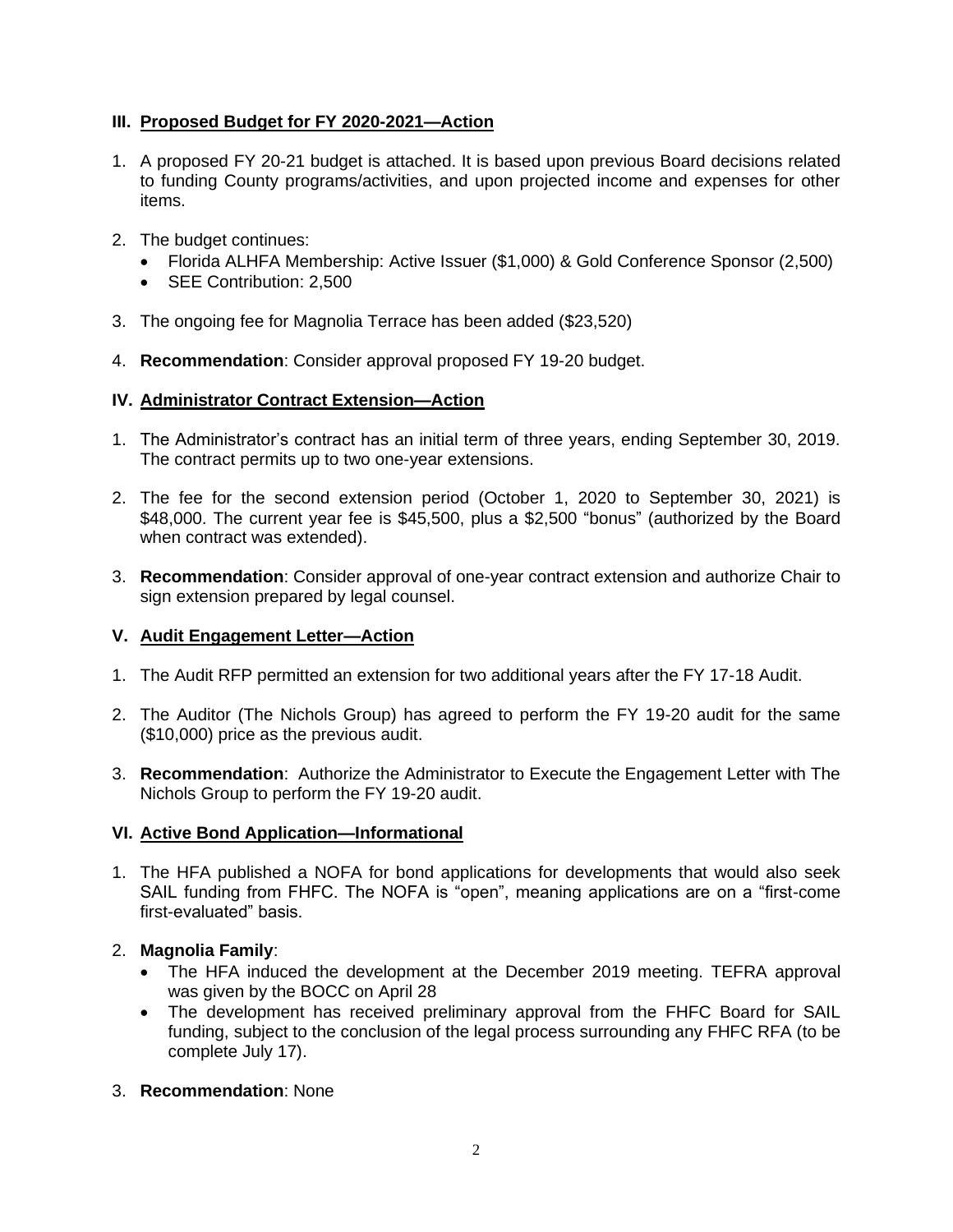| Name                              | <b>Magnolia Family</b>                                                           |
|-----------------------------------|----------------------------------------------------------------------------------|
| Owner Entity*                     | Country Club Magnolia Family, LP                                                 |
| Developer/Location                | New Affordable Housing Partners, LLC. Atlanta, Georgia                           |
|                                   | Tallahassee Housing Economic Corporation, Tallahassee, Florida                   |
| <b>Type</b>                       | <b>New Construction</b>                                                          |
| <b>Street Address</b>             | Canton Circle, 150' SW of the intersection of Canton Circle & Country Club Drive |
| <b>County Commission District</b> | District 1, Bill Proctor                                                         |
| Units                             | 130                                                                              |
| Bedrooms                          | 252                                                                              |
| # of Buildings                    | 5 residential buildings                                                          |
| # of Stories                      | 3                                                                                |
| <b>Credit Underwriter</b>         | Seltzer Management                                                               |
| <b>Estimated Closing Date</b>     | <b>Early 2021</b>                                                                |
| <b>Bond Request</b>               | \$15,000,000 or \$115,385/unit                                                   |
| Permanent Loan Bond Amount        | TBD                                                                              |
| SAIL & ELI Funding                | \$6,2111,577                                                                     |
| Housing Credit Investor           | TBD                                                                              |
| <b>Housing Credits</b>            | TBD                                                                              |
| <b>TEFRA Approval</b>             | 4-28-20                                                                          |
| <b>Total Cost</b>                 | \$24,623,515                                                                     |
| <b>Total Cost Per Unit</b>        | \$189,412                                                                        |
| <b>Land Cost</b>                  | \$0-Ground Lease from Tallahassee Housing Authority                              |
|                                   | \$0//unit                                                                        |
| Acquisition of Building Cost      | <b>NA</b>                                                                        |
| <b>Hard Construction Cost</b>     | \$16,314,670                                                                     |
|                                   | \$125,497/unit                                                                   |
| <b>General Contractor</b>         | TBD                                                                              |
| <b>Credit Enhancement</b>         | TBD                                                                              |
| Set-Aside Period                  | 50 years                                                                         |
| Set-Aside Levels                  | 10.0% (13 units) <33% AMI for 15 years, then 60% AMI                             |
|                                   | 90.0% (117 units) <60% AMI                                                       |

## **VII.Emergency Repair Program—Informational**

- 1. The HFA authorized an emergency repair program, for minor repairs that need immediate attention—and are not covered by the County's SHIP Program. A total of \$50,000 has been committed for FY 19-20. Individual repairs are limited to \$1,650 per home (\$7,500 for senior or persons with special needs that reside in mobile homes).
- 2. Of the FY 19-20 allocation, \$53,262.78 has been encumbered with \$26,941 of that spent.
- 3. This year, nine mobile homeowners will receive assistance, six at levels requiring repairs more than \$1,650—mainly roof and HVAC repairs. Another seven persons living in single family homes will receive assistance.
- 4. **Recommendation**: None.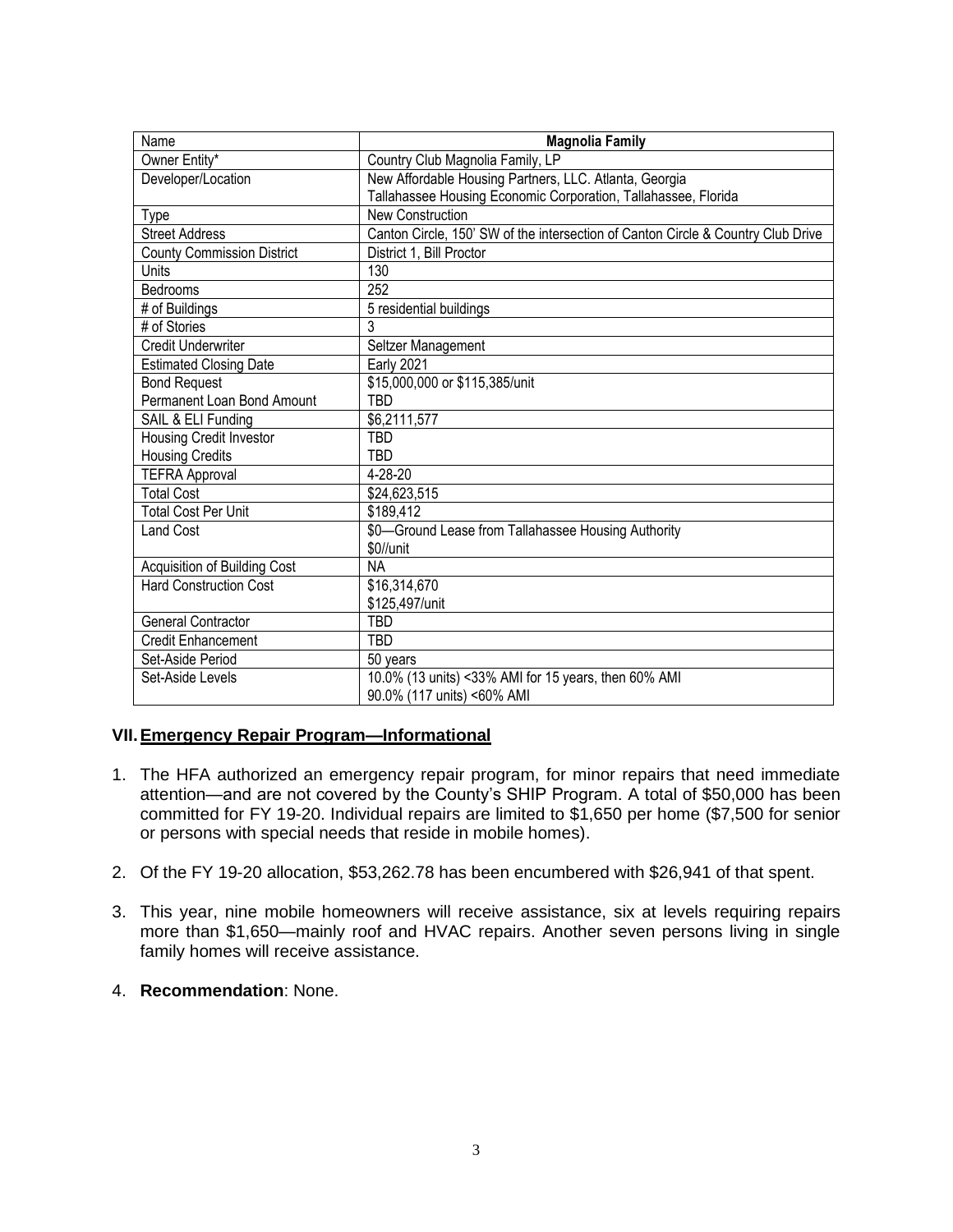#### **VIII. Real Estate—Informational**

- 1. The Real Estate Division is responsible for selling surplus properties designated for affordable housing, with proceeds of the sale coming to the HFA. There were two new sales in August—with net to HFA of \$13,481.50 (checks not received).
- 2. The Board requested an update on the process for determining which properties and sold or donated to non-profits and which are sold. County staff have provided the update in the County Memo. In short, the Tallahassee Lenders' Consortium was selected by the City and County to administer the Community Land Trust. This was an open process, and any nonprofit could have applied. The CLT has some level of different status because it is the community's resource to keep development affordable in perpetuity. This being said, other non-profits can make offers/proposals related to surplus property.
- 3. Sales of seven properties by the Real Estate Division generated total revenues to the HFA of \$107,102. As of September 2, 2020, sales of 50 properties by Ketcham Realty have generated \$307,079.16 to the HFA. The new total is now \$414,181.16.

| PROPERTIES SOLD BY COUNTY        |                    |                     |                 |                |  |  |
|----------------------------------|--------------------|---------------------|-----------------|----------------|--|--|
| Property                         | <b>Sales Price</b> | <b>County Costs</b> | <b>HFA</b>      | <b>Deposit</b> |  |  |
| Calloway Street                  | \$<br>5,900.00     | \$<br>700.00        | \$<br>5,200.00  | 3/29/2017      |  |  |
| 278 Oakview Drivie               | \$<br>27,300.00    | \$<br>775.00        | \$<br>26,525.00 | 1/5/2017       |  |  |
| 114 Osceola Street               | \$<br>34,100.00    | \$<br>1,523.00      | \$<br>32,577.00 | 8/29/2016      |  |  |
| 723 Frankie Lane Drive           | \$<br>12,000.00    | \$<br>700.00        | \$<br>11,300.00 | 12/1/2016      |  |  |
| 2109 Holton Street               | \$<br>6,500.00     | \$<br>1,700.00      | \$<br>4,800.00  | 2/15/2017      |  |  |
| 6009 Sam's Lane                  | \$<br>3,000.00     | \$<br>600.00        | \$<br>2,400.00  | 5/15/2018      |  |  |
| 7234 Dykes Road                  | \$<br>25,000.00    | \$<br>700.00        | \$<br>24,300.00 | 1/11/2019      |  |  |
| <b>TOTAL COUNTY SALES</b>        | \$113,800.00       | \$<br>6,698.00      | \$107,102.00    |                |  |  |
| <b>PROPERTIES SOLD BY BROKER</b> |                    |                     |                 |                |  |  |
| Property                         | <b>Sales Price</b> | <b>Ketcham Fee</b>  | <b>HFA</b>      | <b>Deposit</b> |  |  |
| 1506 Crown Ridge Road            | \$<br>8,100.00     | \$<br>1,500.00      | \$<br>6,600.00  | 5/10/2019      |  |  |
| 2997 Lilly Road                  | \$<br>8,100.00     | \$<br>1,500.00      | \$<br>6,600.00  | 5/10/2019      |  |  |
| 4060 Morgan Road                 | \$<br>7,000.00     | \$<br>1,500.00      | \$<br>5,500.00  | 5/10/2019      |  |  |
| 4037 Bishop Road                 | \$<br>8,000.00     | \$<br>1,500.00      | \$<br>6,500.00  | 5/10/2019      |  |  |
| 4033 Bishop Road                 | \$<br>8,000.00     | \$<br>1,500.00      | \$<br>6,500.00  | 5/10/2019      |  |  |
| 4043 Buster Road                 | \$<br>8,000.00     | \$<br>1,500.00      | \$<br>6,500.00  | 5/10/2019      |  |  |
| 2572 Tiny Leaf Road              | \$<br>4,000.00     | \$<br>1,000.00      | \$<br>3,000.00  | 5/17/2019      |  |  |
| 1209 Southern Street             | \$<br>3,000.00     | \$                  | \$<br>3,000.00  | 5/17/2019      |  |  |
| 4065 Morgan Road                 | \$<br>7,000.00     | \$<br>122.50        | \$<br>6,877.50  | 6/5/2019       |  |  |
| Monday Road                      | \$<br>15,000.00    | \$<br>178.50        | \$<br>14,821.50 | 6/5/2019       |  |  |
| 12513 Forest Acres Trail         | \$<br>9,500.00     | \$                  | \$<br>9,500.00  | 6/5/2019       |  |  |
| 2993 Lilly Road                  | \$<br>8,100.00     | \$<br>1,500.00      | \$<br>6,600.00  | 6/13/2019      |  |  |
| 714 Stafford Street              | \$<br>15,000.00    | \$<br>55.00         | \$<br>14,945.00 | 6/28/2019      |  |  |
| 2123 Flipper Street              | \$<br>4,000.00     | \$<br>1,500.00      | \$<br>2,500.00  | 7/26/2019      |  |  |
| <b>Lilly Road</b>                | \$<br>7,000.00     | \$<br>122.50        | \$<br>6,877.50  | 7/26/2019      |  |  |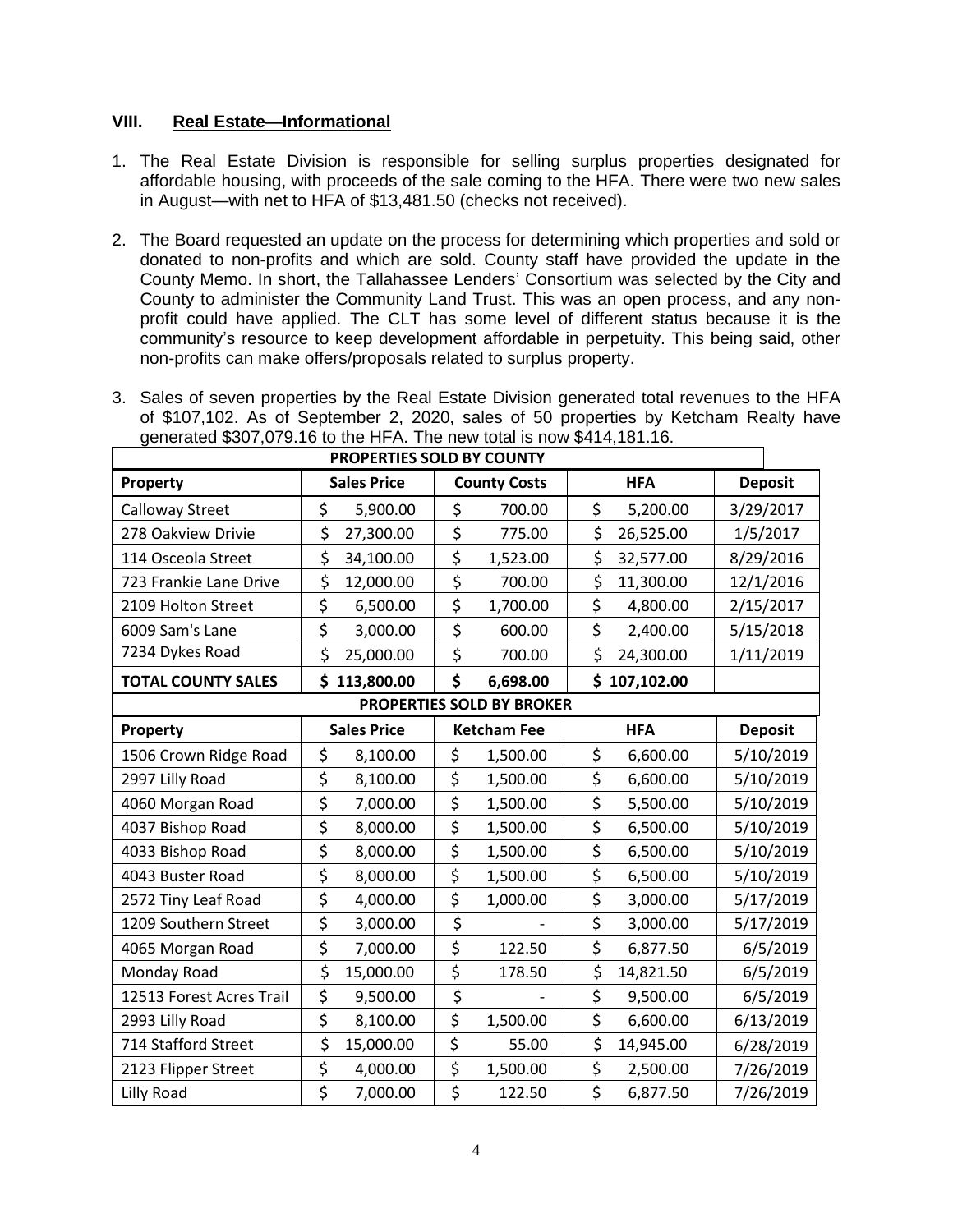| <b>Craft Street</b>      | \$<br>6,000.00  | \$      | 115.50    | \$<br>5,884.50   | 7/26/2019  |
|--------------------------|-----------------|---------|-----------|------------------|------------|
| 3529 Sunburst Loop       | \$<br>4,000.00  | \$      | 102.00    | \$<br>3,898.00   | 7/26/2019  |
| Moore Woods Rd           | \$<br>7,000.00  | \$      | 122.00    | \$<br>6,878.00   | 7/26/2019  |
| 7344 Poplar Point Drive  | \$<br>9,000.00  | \$      | 1,816.56  | \$<br>7,183.44   | 8/13/2019  |
| 1017 Dover Street        | \$<br>6,750.00  | \$      | 905.00    | \$<br>5,845.00   | 8/28/2019  |
| Abraham Street           | \$<br>6,750.00  | \$      | 905.00    | \$<br>5,845.00   | 8/28/2019  |
| 1118 Clay Street         | \$<br>6,750.00  | \$      | 905.00    | \$<br>5,845.00   | 8/28/2019  |
| Calloway Street          | \$<br>6,750.00  | \$      | 905.00    | \$<br>5,845.00   | 8/28/2019  |
| Delaware Street          | \$<br>6,000.00  | \$      | 1,500.00  | \$<br>4,500.00   | 8/28/2019  |
| 2277 Saxon Street        | \$<br>2,500.00  | \$      | 1,000.00  | \$<br>1,500.00   | 10/10/2019 |
| 10715 Tebo Trail         | \$<br>20,000.00 | \$      | 1,154.30  | \$<br>18,845.70  | 11/21/2019 |
| 4046 Morgan Road         | \$<br>7,000.00  | \$      | 567.50    | \$<br>6,432.50   | 11/25/2019 |
| 5017 Dust Bowl Lane      | \$<br>3,543.00  | \$      | 1,543.00  | \$<br>2,000.00   | 12/28/2019 |
| 413 Great Lakes Street   | \$<br>3,600.00  | \$      | 1,500.00  | \$<br>2,100.00   | 1/29/2020  |
| T and T Road             | \$<br>4,500.00  | \$      | 1,500.00  | \$<br>3,000.00   | 2/20/2020  |
| Old Woodville            | \$<br>4,500.00  | \$      | 1,500.00  | \$<br>3,000.00   | 2/20/2020  |
| Clay Street              | \$<br>6,300.00  | \$      | 55.00     | \$<br>6,245.00   | 2/20/2020  |
| 2113 Wakulla Street      | \$<br>4,000.00  | \$      | 55.00     | \$<br>3,945.00   | 2/20/2020  |
| 3641 W W Kelley          | \$<br>8,000.00  | \$      | 1,527.98  | \$<br>6,472.02   | 2/20/2020  |
| 1905 Rhodes Cemetery Rd. | \$<br>25,000.00 | \$      | 8,858.00  | \$<br>16,142.00  | 3/5/2020   |
| 4006 Morgan Road         | \$<br>4,802.10  | \$      | 1,552.10  | \$<br>3,250.00   | 3/18/2020  |
| 4025 Morgan Road         | \$<br>8,074.50  | \$      | 74.50     | \$<br>8,000.00   | 4/27/2020  |
| 4029 Morgan Road         | \$<br>8,074.50  | \$      | 74.50     | \$<br>8,000.00   | 4/27/2020  |
| 4036 Buster Road         | \$<br>7,571.00  | \$      | 71.00     | \$<br>7,500.00   | 4/27/2020  |
| 462 Long Pine Drive      | \$<br>8,175.20  | \$      | 130.20    | \$<br>8,045.00   | 5/27/2020  |
| 4136 Cowan Drive         | \$<br>8,175.20  | \$      | 130.20    | \$<br>8,045.00   | 5/27/2020  |
| Volusia Street           | \$<br>4,500.00  | \$      | 1,500.00  | \$<br>3,000.00   | 5/27/2020  |
| 3584 Sundown Road        | \$<br>3,000.00  | \$      | 55.00     | \$<br>2,945.00   | 6/29/2020  |
| 823 Sundown Lane         | \$<br>2,500.00  | \$      | 55.00     | \$<br>2,445.00   | 6/29/2020  |
| 3543 Sundown Road        | \$<br>3,000.00  | \$      | 55.00     | \$<br>2,945.00   | 7/14/2020  |
| 3548 Sundown Road        | \$<br>3,000.00  | \$      | 55.00     | \$<br>2,945.00   | 7/14/2020  |
| Springhawk Loop          | \$<br>5,250.00  | $\zeta$ | 1,500.00  | \$<br>3,750.00   | 8/13/2020  |
| 1129 Bennett Street      | \$<br>6,500.00  | \$      | 1,500.00  | \$<br>5,000.00   | 8/13/2020  |
| Sundown Road             | \$<br>3,021.00  | \$      | 39.50     | \$<br>2,981.50   |            |
| 818 Floral Street        | \$<br>12,000.00 | \$      | 1,500.00  | \$<br>10,500.00  |            |
|                          | \$355,386.50    | \$      | 48,307.34 | \$<br>307,079.16 |            |

4. **Recommendation**: None.